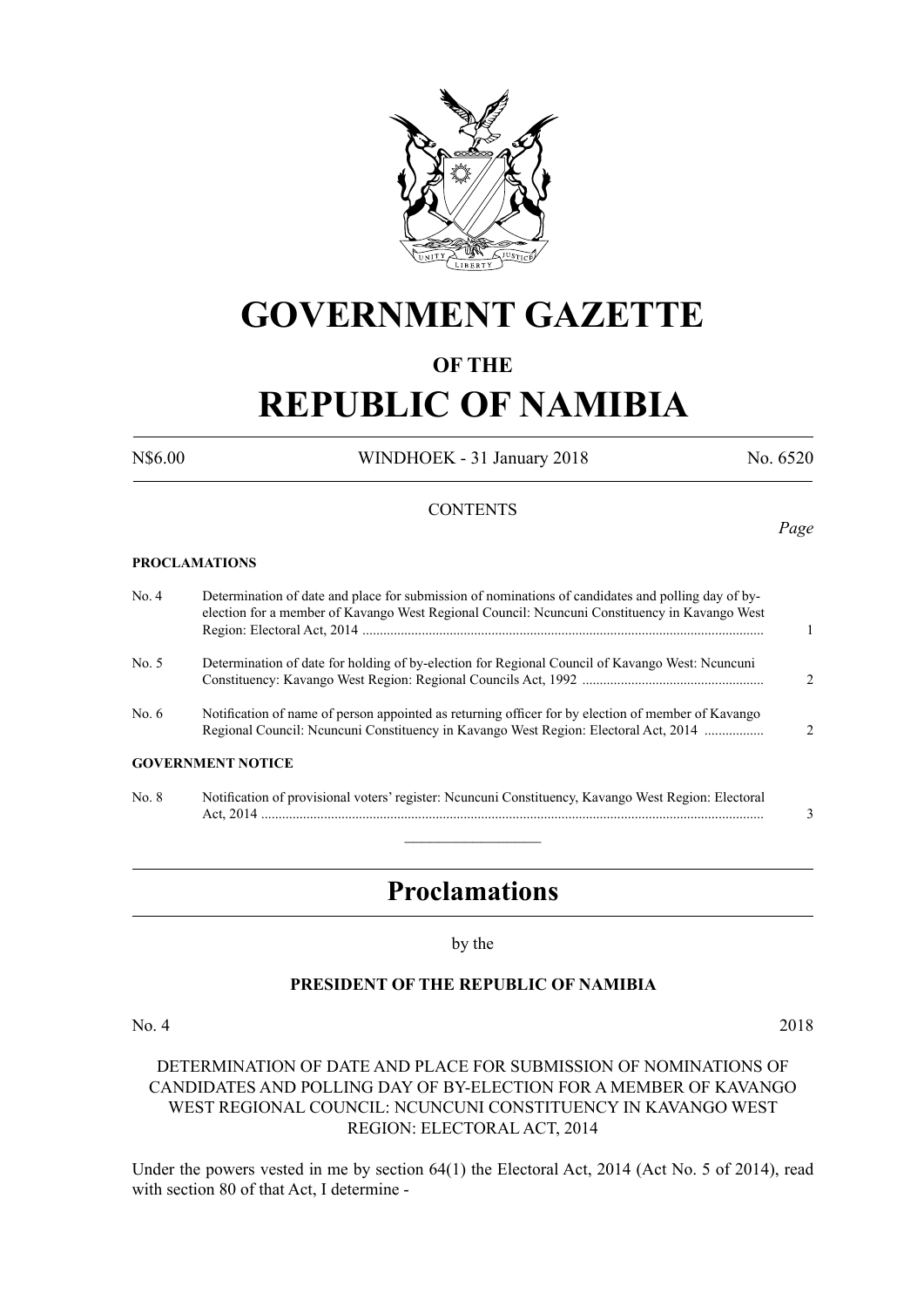- election of a member or the Kavango West Regional Council, Ncuncuni Constituency in the Kavango West Region, must take place;
- (b) that the place for the submission of the nominations referred to in paragraph (a) above must be at the Ncuncuni Constituency office, Kavango West Region during the hours of 09h00 until  $11h00$ ; and
- (c) 28 March 2018 as the date upon which a poll for the election referred to in paragraph (a) must take place.

Given under my Hand and the Seal of the Republic of Namibia at Windhoek, this 31st day of January, two thousand and eighteen.

#### **HAGE G. GEINGOB PRESIDENT BY ORDER OF THE PRESIDENT**

#### No. 5 2018

#### DETERMINATION OF DATE FOR HOLDING OF BY-ELECTION FOR REGION COUNCIL OF KAVANGO WEST: NCUNCUNI CONSTITUENCY: KAVANGO WEST REGION, REGIONAL COUNCILS ACT, 1992

 $\overline{\phantom{a}}$  , where  $\overline{\phantom{a}}$ 

Under the powers vested in me by section 10(3) of the Regional Councils Act, 1992 (Act No. 22 of 1992), I determine 28 March 2018 as the date for the holding of by-election of a member to the Kavango West Regional Council, Ncuncuni Constituency, Kavango West Region.

Given under my Hand and the Seal of the Republic of Namibia at Windhoek, this 31st day of January, two thousand and eighteen

#### **HAGE G. GEINGOB PRESIDENT BY ORDER OF THE PRESIDENT**

No. 6 2018

#### NOTIFICATION OF NAME OF PERSON APPOINTED AS RETURNING OFFICER FOR BY ELECTION OF MEMBER OF KAVANGO WEST REGIONAL COUNCIL: NCUNCUNI CONSTITUENCY: KAVANGO WEST REGION: ELECTORAL ACT, 2014

 $\overline{\phantom{a}}$  , where  $\overline{\phantom{a}}$ 

Under the powers vested in me by section 64(1)(c) of the Electoral Act, 2014 (Act No. 5 of 2014), I make known that Mr. Maurus Kamati has been appointed in terms of section 65 of that Act as a returning officer at the by-election of a member of the Kavango West Regional Council, Ncuncuni Constituency in the Kavango West Region.

Given under my Hand and the Seal of the Republic of Namibia at Windhoek, this 31st day of January, two thousand and eighteen

 $\overline{\phantom{a}}$  , where  $\overline{\phantom{a}}$ 

**HAGE G. GEINGOB PRESIDENT BY ORDER OF THE PRESIDENT**